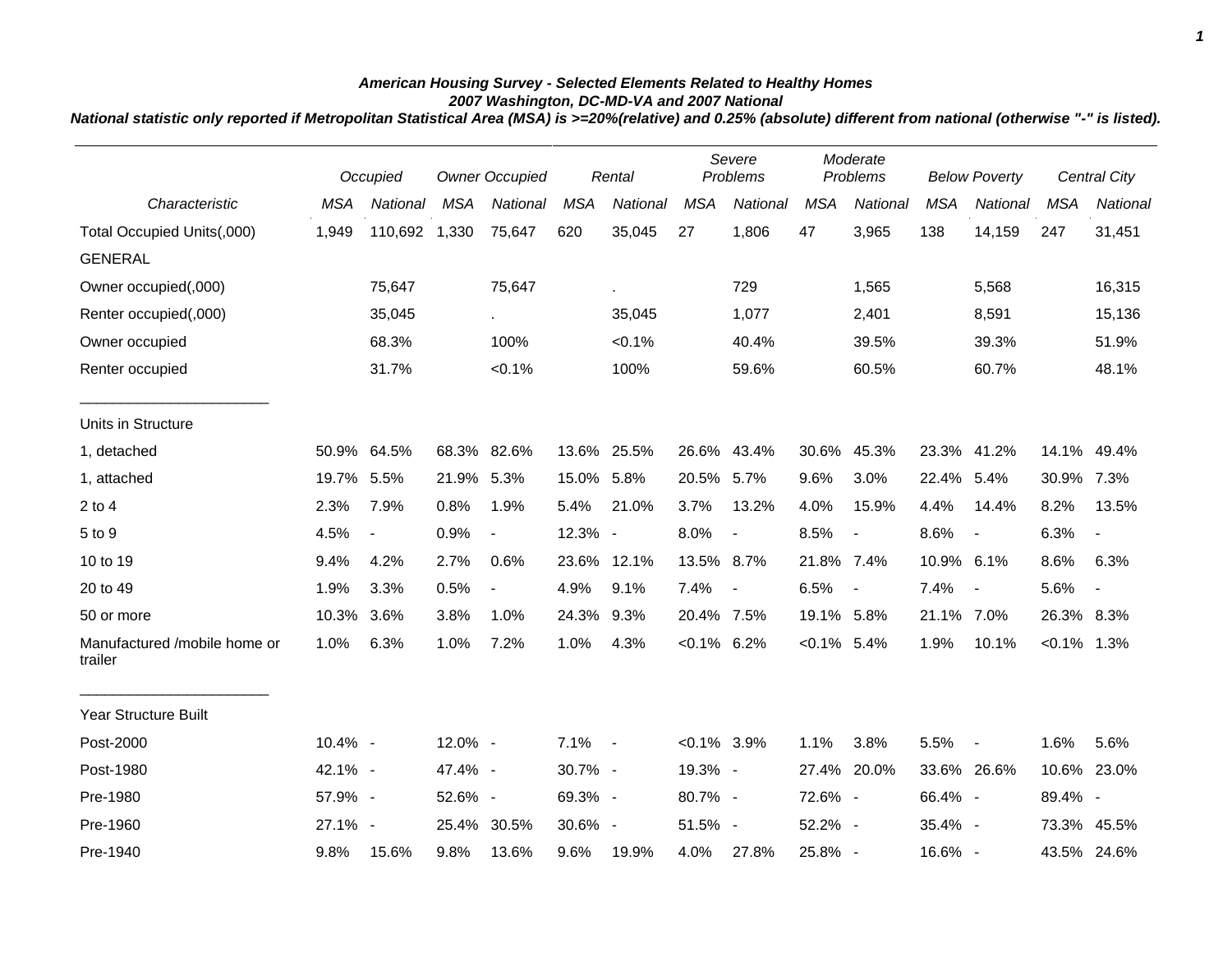|                                                             | Occupied |                          | <b>Owner Occupied</b> |                          | Rental     |                          | Severe<br>Problems |                | Moderate<br>Problems |                 | <b>Below Poverty</b> |                          | Central City  |                          |
|-------------------------------------------------------------|----------|--------------------------|-----------------------|--------------------------|------------|--------------------------|--------------------|----------------|----------------------|-----------------|----------------------|--------------------------|---------------|--------------------------|
| Characteristic                                              | MSA      | National                 | MSA                   | National                 | <b>MSA</b> | <b>National</b>          | <b>MSA</b>         | National       | <b>MSA</b>           | National        | <b>MSA</b>           | National                 | <b>MSA</b>    | National                 |
| Foundation (for 1-unit not<br>manufactured)                 |          |                          |                       |                          |            |                          |                    |                |                      |                 |                      |                          |               |                          |
| 1-Unit not manufactured(,000)                               | 1,376    | 77,517                   | 1,199                 | 66,554                   | 177        | 10,963                   | 13                 | 887            | 19                   | 1,916           | 63                   | 6,602                    | 111           | 17,830                   |
| With a basement under all of<br>house                       |          | 60.0% 33.1%              |                       | 62.6% 34.6%              |            | 41.9% 24.1%              | 34.4% -            |                | 86.1%                | 15.8%           | 51.1%                | 26.9%                    | 65.7%         | 32.8%                    |
| With a basement under part of<br>house                      |          | 14.1% 10.7%              |                       | 14.7% 11.3%              | 10.4% 7.1% |                          |                    | 28.6% 10.7%    | 5.0%                 | 10.4%           | 4.3%                 | 8.1%                     | 11.6% 8.1%    |                          |
| With a crawl space                                          | 8.9%     | 23.3%                    | 8.8%                  | 22.5%                    | 9.9%       | 28.8%                    | 21.2%              | 30.9%          | 4.5%                 | 48.5%           | 7.1%                 | 29.7%                    | 4.8%          | 22.0%                    |
| On a concrete slab                                          | 15.4%    | 31.5%                    | 12.7%                 | 30.4%                    | 33.6%      | $\overline{\phantom{a}}$ | 15.8%              | 24.2%          | 4.4%                 | 20.6%           | 35.9%                | $\overline{\phantom{a}}$ | 16.1%         | 35.9%                    |
| In some other way                                           | 1.6%     | $\overline{\phantom{a}}$ | 1.2%                  | $\overline{\phantom{a}}$ | 4.2%       | 2.0%                     | $< 0.1\%$          | $3.0\%$        | $< 0.1\%$            | 4.7%            | 1.6%                 | 2.7%                     | 1.9%          | 1.2%                     |
| <b>EXTERIOR</b>                                             |          |                          |                       |                          |            |                          |                    |                |                      |                 |                      |                          |               |                          |
| <b>External Building Conditions (non</b><br>multiunit)      |          |                          |                       |                          |            |                          |                    |                |                      |                 |                      |                          |               |                          |
| Sagging roof                                                | 2.0%     | $\overline{\phantom{a}}$ | 2.1%                  | $\overline{\phantom{a}}$ | 1.0%       | 4.5%                     | $9.0\%$            | $\blacksquare$ | 9.5%                 | 14.2%           | 1.7%                 | 5.1%                     | 1.0%          | 2.7%                     |
| Missing roofing material                                    | 6.1%     | 4.7%                     | 6.0%                  | 4.4%                     | 7.0%       | $\blacksquare$           | 16.3%              | 11.3%          | 4.6%                 | 15.9%           | 4.9%                 | 7.7%                     | 4.6%          | $\overline{\phantom{a}}$ |
| Hole in roof                                                | 1.1%     | 1.6%                     | 1.1%                  |                          | 0.5%       | 3.4%                     | $< 0.1\%$          | 10.9%          | 5.1%                 | 12.5%           | $< 0.1\%$            | 3.4%                     | 1.9%          | $\overline{\phantom{a}}$ |
| Missing bricks, siding, other<br>outside wall material      | 2.2%     | $\overline{\phantom{a}}$ | 2.3%                  |                          | 1.4%       | 5.2%                     | 8.4%               | 12.9%          | 13.8% -              |                 | 2.8%                 | 5.6%                     | $<0.1\%$ 3.0% |                          |
| Sloping outside walls                                       | 1.1%     | 1.4%                     | 0.9%                  | $\overline{\phantom{a}}$ | 2.1%       | 3.6%                     | $<0.1\%$ 8.5%      |                | $<0.1\%$ 9.0%        |                 | $< 0.1\%$            | 3.1%                     | 1.0%          | 1.7%                     |
| Boarded up windows                                          | 0.3%     | 1.0%                     | 0.4%                  | 0.8%                     | $< 0.1\%$  | 2.2%                     | 6.8%               | $\blacksquare$ | $< 0.1\%$            | 5.7%            | $< 0.1\%$            | 3.1%                     | $< 0.1\%$     | 1.5%                     |
| Broken windows                                              | 2.1%     | 3.6%                     | 2.2%                  | 2.9%                     | 1.6%       | 7.5%                     | 6.8%               | 15.5%          | 19.3%                | 15.4%           | 1.1%                 | 7.8%                     | 2.7%          | 4.3%                     |
| Bars on windows                                             | 7.5%     | 3.7%                     | 7.3%                  | 3.4%                     | 9.0%       | 5.0%                     | $< 0.1\%$          | 6.4%           | 36.1%                | 9.1%            | 20.7%                | 6.5%                     | 49.3%         | 10.2%                    |
| Foundation crumbling or has open 1.0% 2.6%<br>crack or hole |          |                          | 0.9%                  | 2.2%                     | 1.7% 4.9%  |                          | $< 0.1\%$ 8.7%     |                |                      | $< 0.1\%$ 12.8% | 1.8%                 | 4.3%                     | 1.8%          | 3.4%                     |
| None of the above                                           | 80.3% -  |                          | 80.9% -               |                          | 76.6% -    |                          | 71.2% -            |                | 45.6% -              |                 | 67.7% -              |                          |               | 43.4% 75.0%              |
| None of the above(excluding bars) 86.1% -                   |          |                          | 86.3% -               |                          | 84.8% -    |                          | 71.2% -            |                | 66.5% -              |                 | 86.0% -              |                          | 86.4% -       |                          |
| Water Leakage During Last 12<br>Months                      |          |                          |                       |                          |            |                          |                    |                |                      |                 |                      |                          |               |                          |

*2*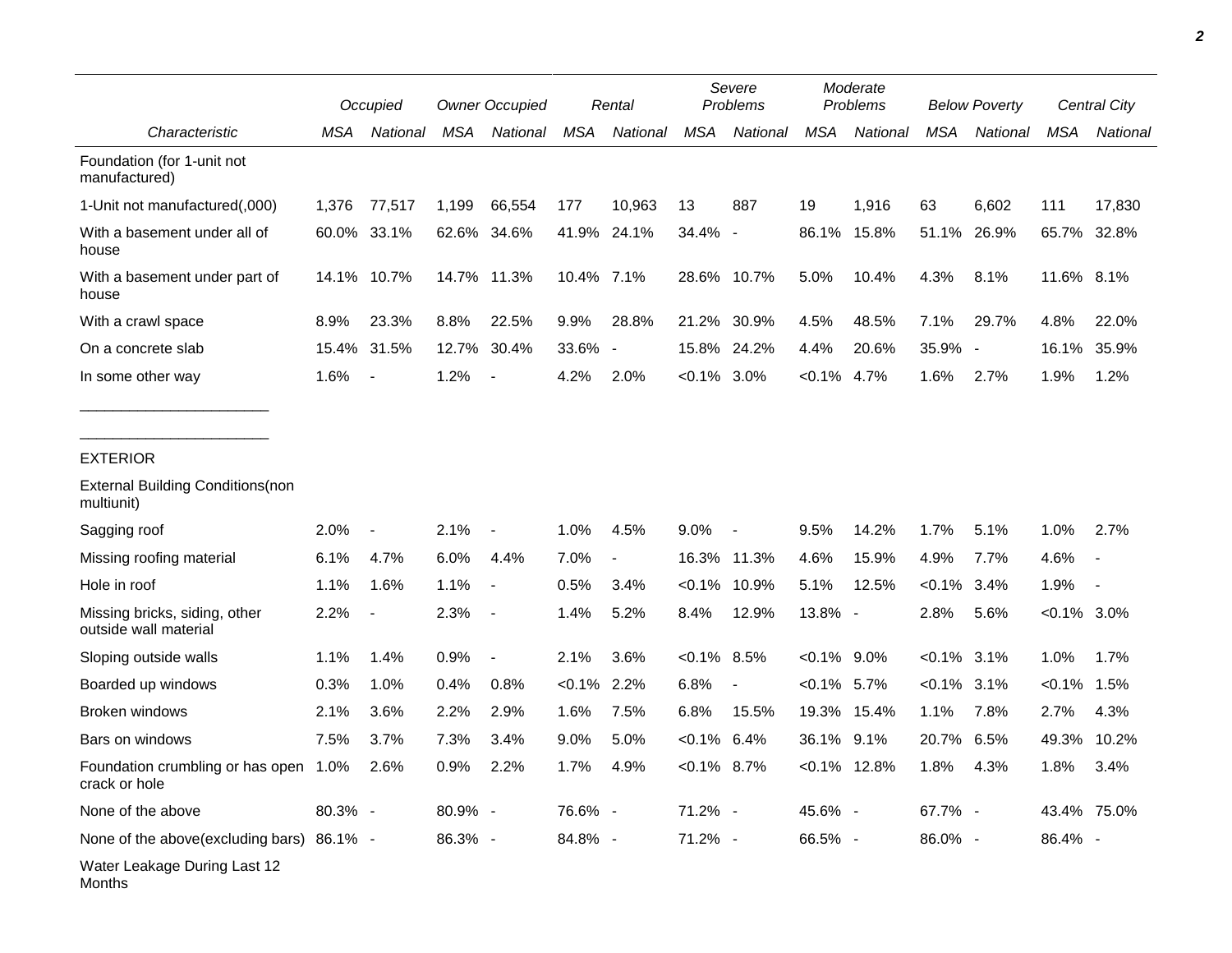|                                         | Occupied   |                          | <b>Owner Occupied</b> |                          | Rental     |                          | Severe<br><b>Problems</b> |             | Moderate<br>Problems |             | <b>Below Poverty</b> |                          | <b>Central City</b> |                          |
|-----------------------------------------|------------|--------------------------|-----------------------|--------------------------|------------|--------------------------|---------------------------|-------------|----------------------|-------------|----------------------|--------------------------|---------------------|--------------------------|
| Characteristic                          | MSA        | National                 | MSA                   | National                 | MSA        | National                 | MSA                       | National    | MSA                  | National    | <b>MSA</b>           | National                 | MSA                 | National                 |
| With leakage from outside<br>structure  | 10.7% -    |                          | 12.2% -               |                          | 7.4%       | 9.2%                     |                           | 11.5% 19.0% |                      | 41.3% 28.1% | 8.7%                 | $\overline{\phantom{a}}$ | $11.1\%$ -          |                          |
| Roof                                    | 4.1%       | $\sim$                   | 4.3%                  | $\overline{\phantom{a}}$ | 3.7%       | 4.6%                     | 7.9%                      | 11.8%       | 21.6% -              |             | 4.3%                 | 5.4%                     | 6.5%                | 5.1%                     |
| <b>Basement leak</b>                    | 4.0%       | $\overline{\phantom{a}}$ | 5.2%                  | $\overline{\phantom{a}}$ | 1.3%       | 1.9%                     | 3.5%                      | 4.4%        | 17.4% 7.3%           |             | 1.5%                 | 2.3%                     | 2.2%                | 3.6%                     |
| Walls, closed windows, or doors<br>leak | 2.6%       | 1.8%                     | 3.1%                  | 1.5%                     | 1.8%       | 2.5%                     | 4.3%                      | 6.2%        | 17.3% 7.4%           |             | 2.3%                 | $\overline{\phantom{a}}$ | 2.2%                |                          |
| Other or Unknown exterior Leak          | 1.7%       | 1.1%                     | 2.0%                  | 1.1%                     | 1.1%       | $\blacksquare$           | $< 0.1\%$ 1.9%            |             | 9.8%                 | 3.3%        | 1.4%                 | $\sim$                   | 2.7%                | 1.4%                     |
| <b>INTERIOR</b>                         |            |                          |                       |                          |            |                          |                           |             |                      |             |                      |                          |                     |                          |
| Damage                                  |            |                          |                       |                          |            |                          |                           |             |                      |             |                      |                          |                     |                          |
| Holes in floors                         | 0.6%       | 1.0%                     | 0.6%                  | $\overline{\phantom{a}}$ | 0.7%       | 1.7%                     | 3.5%                      | 8.7%        | 12.2% 9.7%           |             | $< 0.1\%$ 2.7%       |                          | 1.3%                |                          |
| Open cracks or holes                    | 4.5%       | $\blacksquare$           | 4.3%                  | $\blacksquare$           | 5.0%       | 7.2%                     | 18.4% -                   |             | 40.9%                | 31.3%       | 4.8%                 | 8.0%                     | 7.6%                | $\overline{\phantom{a}}$ |
| Broken plaster or peeling paint         | 2.9%       | 2.0%                     | 2.3%                  | 1.4%                     | 4.2%       | 3.2%                     |                           | 14.5% 10.4% |                      | 34.7% 19.3% | 3.5%                 | $\overline{\phantom{a}}$ | 7.5%                | 3.1%                     |
| Water Leakage During Last 12<br>Months  |            |                          |                       |                          |            |                          |                           |             |                      |             |                      |                          |                     |                          |
| With leakage from inside structure      | 11.5% 8.0% |                          | 10.9%                 | 6.7%                     | $12.8\%$ - |                          | 20.6% -                   |             |                      | 42.2% 25.5% | 8.6%                 | $\overline{\phantom{a}}$ | 12.0% 9.1%          |                          |
| Fixtures backed up or overflowed        | 3.0%       | 2.2%                     | 2.9%                  | 1.8%                     | 3.3%       | $\overline{\phantom{a}}$ | 8.4%                      | 5.1%        | 18.4% 8.9%           |             | 1.5%                 | 3.0%                     | 5.2%                | 2.6%                     |
| Pipes leaked                            | 5.2%       | 3.6%                     | 4.8%                  | 2.9%                     | 6.2%       | $\overline{\phantom{a}}$ | 8.0%                      | 10.0%       |                      | 28.3% 13.4% | 3.7%                 | 5.0%                     | 4.9%                |                          |
| Broken water heater                     | 0.5%       | 0.8%                     | 0.5%                  | 0.8%                     | 0.6%       | 0.9%                     | $< 0.1\%$                 | 1.3%        | $< 0.1\%$ 2.4%       |             | $< 0.1\%$            | 0.8%                     | $< 0.1\%$           | 0.7%                     |
| Other or Unknown                        | 4.1%       | 2.1%                     | 3.7%                  | 1.7%                     | 4.9%       | 3.0%                     | 7.5%                      | 5.0%        | 18.4% 8.3%           |             | 4.9%                 | 2.5%                     | 4.5%                | 2.7%                     |
| Rodents                                 |            |                          |                       |                          |            |                          |                           |             |                      |             |                      |                          |                     |                          |
| Signs of rats in last 3 mon.            | 0.5%       | $\overline{\phantom{a}}$ | 0.3%                  |                          | 0.9%       | $\overline{\phantom{a}}$ | 4.1%                      | 5.4%        | 13.3% 3.7%           |             | $< 0.1\%$ 1.6%       |                          | 2.1%                | 1.2%                     |
| Signs of mice in last 3 mon.            | 6.4%       | $\overline{\phantom{a}}$ | 6.0%                  | $\overline{\phantom{a}}$ | 7.4%       | $\blacksquare$           |                           | 17.9% 12.8% |                      | 18.7% 12.5% | 10.0% -              |                          | 15.9% 5.6%          |                          |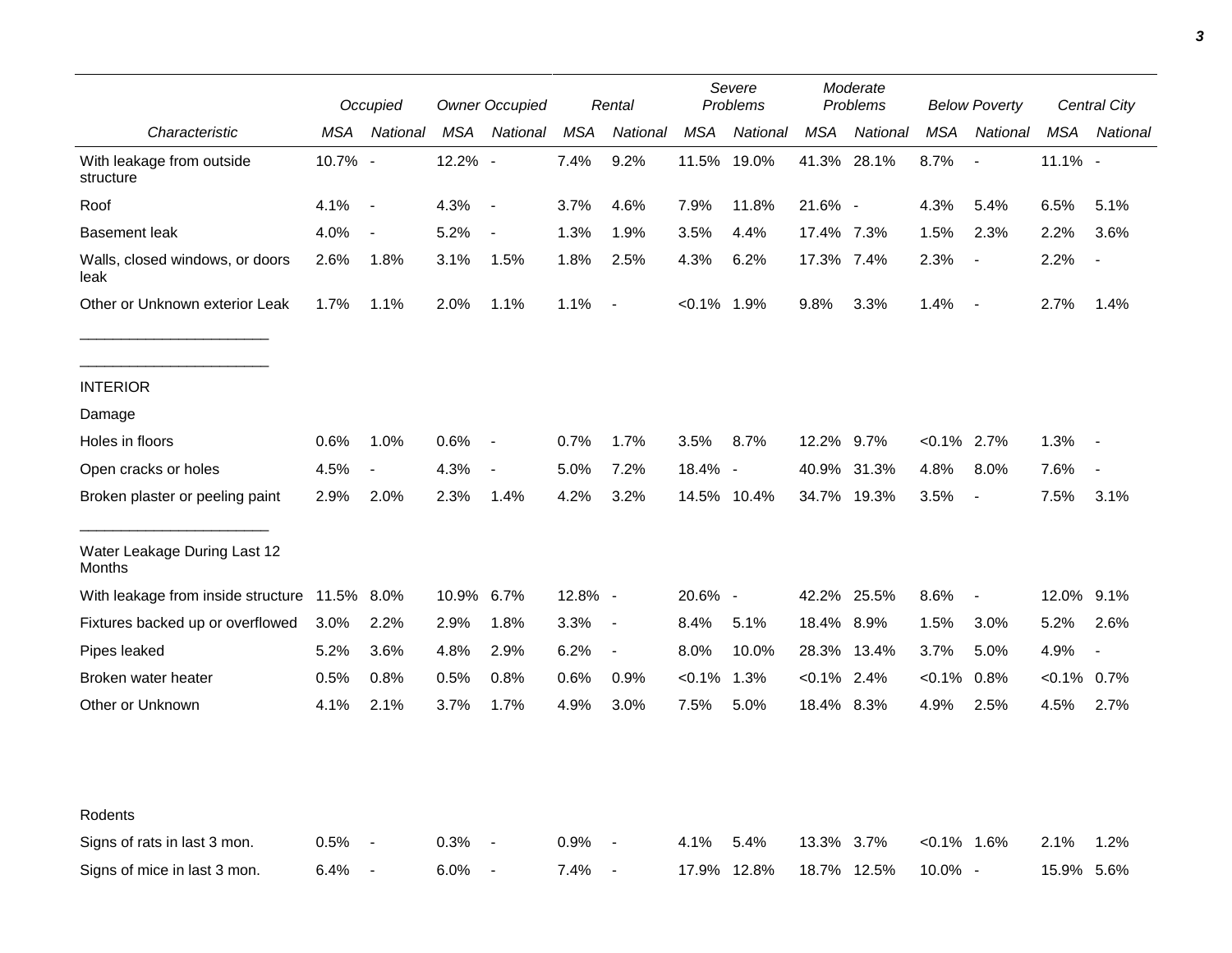|                                                           | Occupied      |                | <b>Owner Occupied</b> |                          | Rental      |                |                | Severe<br>Problems | Moderate<br>Problems |             | <b>Below Poverty</b> |                | <b>Central City</b> |                          |
|-----------------------------------------------------------|---------------|----------------|-----------------------|--------------------------|-------------|----------------|----------------|--------------------|----------------------|-------------|----------------------|----------------|---------------------|--------------------------|
| Characteristic                                            | <b>MSA</b>    | National       | <b>MSA</b>            | National                 | MSA         | National       | <b>MSA</b>     | National           | MSA                  | National    | <b>MSA</b>           | National       | MSA                 | National                 |
| Signs of rodents, not sure which<br>kind in last 3 mon.   | 0.3%          |                | 0.1%                  | $\overline{\phantom{a}}$ | 0.6%        |                | $< 0.1\%$ 3.0% |                    | $< 0.1\%$ 1.5%       |             | $< 0.1\%$ 0.7%       |                | 0.5%                | $\blacksquare$           |
| Electrical                                                |               |                |                       |                          |             |                |                |                    |                      |             |                      |                |                     |                          |
| No electrical wiring                                      | $< 0.1\%$ -   |                | $< 0.1\%$ 0.1%        |                          | $< 0.1\%$ - |                | $< 0.1\%$ 2.4% |                    | $< 0.1\%$ 0.0%       |             | $< 0.1\%$ 0.1%       |                | $< 0.1\%$ -         |                          |
| Exposed wiring                                            | 1.0%          | $\sim$         | 0.9%                  | $\overline{\phantom{a}}$ | 1.1%        | 1.4%           | 3.1%           | $\sim$             | $< 0.1\%$ 1.9%       |             | 1.5%                 | $\blacksquare$ | 0.8%                | 1.2%                     |
| Rooms without electric outlets                            | 1.3%          | $\sim$         | 0.9%                  | $\overline{\phantom{a}}$ | 2.0%        | $\blacksquare$ | 6.8%           | $\blacksquare$     | $< 0.1\%$ 3.1%       |             | 2.2%                 | $\blacksquare$ | 1.6%                | $\overline{\phantom{a}}$ |
| Fuses/breakers blown in last 3<br>mon.                    | 12.4% 9.2%    |                | 13.8% 9.2%            |                          | 9.4%        | $\blacksquare$ | 9.8%           | 15.1%              | 15.4% -              |             | 8.7%                 | $\blacksquare$ | 9.1%                | $\sim$                   |
| Sanitation                                                |               |                |                       |                          |             |                |                |                    |                      |             |                      |                |                     |                          |
| Lacking complete kitchen facilities                       | 1.1%          | 1.6%           | 0.3%                  | $\blacksquare$           | 2.7%        | 4.1%           | $< 0.1\%$ 8.9% |                    | 46.1% -              |             | 1.1%                 | 3.6%           | 2.5%                |                          |
| Lacking some or all plumbing<br>facilities                | 0.8%          | 1.1%           | 0.6%                  | $\overline{\phantom{a}}$ | 1.2%        | 2.0%           |                | 56.7% 69.7%        | $< 0.1\%$ 0.0%       |             | 0.7%                 | 2.4%           | 1.2%                | 1.7%                     |
| Water not safe to drink                                   | 10.6%         | 8.1%           | 8.5%                  | 6.5%                     | 15.2%       | 11.6%          | 30.1%          | 15.0%              | 19.7%                | 13.8%       | 15.0%                | 11.5%          | 28.7%               | 10.0%                    |
| Water stoppage in last 3 mon.                             | 4.3%          | 3.4%           | 3.2%                  | $\overline{\phantom{a}}$ | 6.7%        | 4.7%           | 7.7%           | $\sim$             | $< 0.1\%$ 6.3%       |             | 5.9%                 | 3.9%           | 5.0%                | 3.4%                     |
| No flush toilets working some time 1.5%<br>in last 3 mon. |               | 2.0%           | 1.0%                  | $\overline{\phantom{a}}$ | 2.6%        | 3.9%           | 7.1%           | $\sim$ $-$         | 14.6% 9.9%           |             | 2.3%                 | 4.1%           | 2.1%                | 2.6%                     |
| With sewage disposal breakdowns 0.7%<br>in last 3 mon.    |               | 1.3%           | 0.8%                  | 1.1%                     | 0.3%        | 1.7%           | 3.1%           | 3.9%               | 6.2%                 | 3.9%        | 0.7%                 | 1.7%           | 0.4%                | 1.5%                     |
| Septic tank, cesspool, chemical<br>toilet                 | 9.3%          | 20.0%          |                       | 12.4% 25.8%              | 2.5%        | 7.6%           | 3.2%           | 15.1%              | 1.5%                 | 17.6%       | 5.9%                 | 14.7%          | 0.4%                | 1.2%                     |
| With septic tank or cesspool<br>breakdowns in last 3 mon. | $<0.1\%$ 0.3% |                | 0.1%                  | 0.3%                     | $< 0.1\%$   | 0.2%           | $< 0.1\%$      | 1.3%               | $< 0.1\%$ 0.3%       |             | $< 0.1\%$ 0.3%       |                | $< 0.1\%$ -         |                          |
| <b>HEATING/FUEL</b>                                       |               |                |                       |                          |             |                |                |                    |                      |             |                      |                |                     |                          |
| Main Heating Equipment                                    |               |                |                       |                          |             |                |                |                    |                      |             |                      |                |                     |                          |
| Warm-air furnace                                          | 66.8% -       |                | 69.3% -               |                          | 61.7% -     |                |                | 62.2% 44.3%        |                      | 57.1% 39.7% | 61.7% -              |                |                     | 49.1% 60.5%              |
| Steam or hot water system                                 | 9.6%          | $\blacksquare$ | 8.1%                  | 9.9%                     | 12.8% -     |                | 22.0% -        |                    |                      | 21.7% 11.2% | 13.1% -              |                |                     | 32.7% 16.5%              |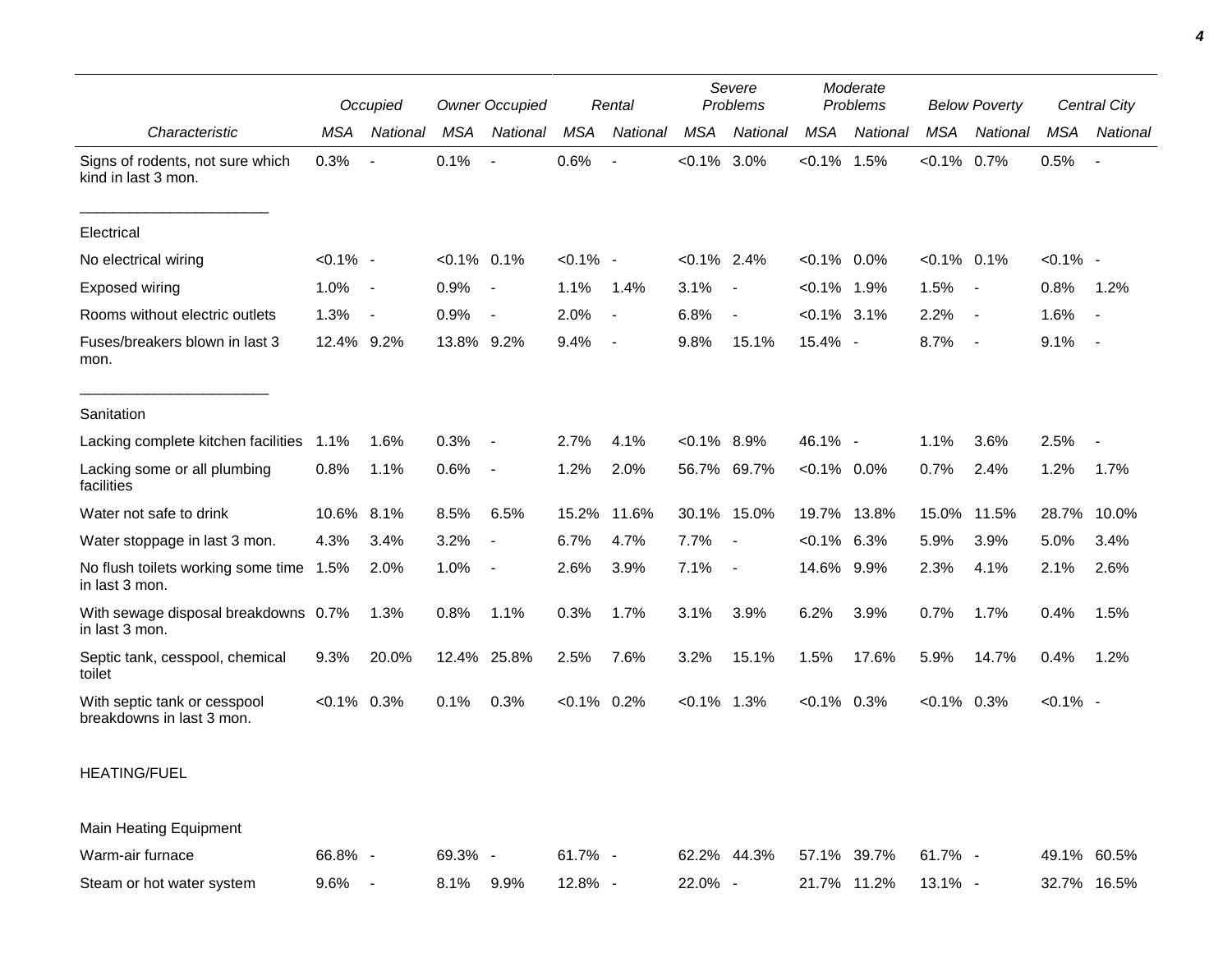|                                                         | Occupied    |                          | <b>Owner Occupied</b> |              | Rental         |                | Severe<br>Problems |          | Moderate<br>Problems |                     | <b>Below Poverty</b> |                     | <b>Central City</b> |                     |
|---------------------------------------------------------|-------------|--------------------------|-----------------------|--------------|----------------|----------------|--------------------|----------|----------------------|---------------------|----------------------|---------------------|---------------------|---------------------|
| Characteristic                                          | <b>MSA</b>  | National                 | <b>MSA</b>            | National     | <b>MSA</b>     | National       | <b>MSA</b>         | National | <b>MSA</b>           | National            | <b>MSA</b>           | National            | <b>MSA</b>          | National            |
| Electric heat pump                                      | 19.2%       | 11.7%                    | 19.4%                 | 12.6%        | 18.6%          | 9.8%           | 12.2% 7.3%         |          | 12.7% 4.5%           |                     | 18.0%                | 8.5%                | 13.0%               | 8.5%                |
| Built-in electric units                                 | 1.9%        | 4.3%                     | 1.7%                  | 2.8%         | 2.3%           | 7.6%           | $< 0.1\%$ 5.2%     |          | $< 0.1\%$ 5.1%       |                     | 2.0%                 | 6.4%                | 1.6%                | 3.8%                |
| Floor, wall, or other built-in hot air<br>without ducts | 1.5%        | 4.5%                     | 0.8%                  | 2.7%         | 2.9%           | 8.4%           | 3.6%               | 7.8%     | 4.4%                 | $\blacksquare$      | 1.6%                 | 6.7%                | 2.5%                | 6.4%                |
| Room heaters with flue                                  | 0.2%        | 1.0%                     | 0.1%                  | 0.9%         | 0.3%           | 1.3%           | $< 0.1\%$ 2.0%     |          | $< 0.1\%$            | 1.4%                | 0.6%                 | 1.9%                | 0.3%                | 0.7%                |
| Room heaters without flue                               | 0.1%        | 1.1%                     | $< 0.1\%$             | 1.0%         | 0.2%           | 1.3%           | $< 0.1\%$ 2.8%     |          | 2.3%                 | 28.7%               | $< 0.1\%$ 2.5%       |                     | $< 0.1\%$ 0.9%      |                     |
| Portable electric heaters                               | 0.2%        | 0.9%                     | 0.2%                  | 0.6%         | 0.4%           | 1.7%           | $< 0.1\%$ 3.6%     |          | $< 0.1\%$ 2.6%       |                     | $< 0.1\%$ 1.8%       |                     | 0.8%                | 1.3%                |
| <b>Stoves</b>                                           | 0.1%        | 0.9%                     | 0.2%                  | 1.0%         | $< 0.1\%$ 0.4% |                | $<0.1\%$ 3.3%      |          | $< 0.1\%$ 0.7%       |                     | 0.7%                 | 1.1%                |                     | $< 0.1\%$ $< 0.1\%$ |
| Fireplace with inserts                                  | $< 0.1\%$   | 0.1%                     | $< 0.1\%$ 0.2%        |              | $< 0.1\%$ 0.1% |                | $< 0.1\%$ 0.1%     |          | $< 0.1\%$ 0.1%       |                     | $< 0.1\%$ 0.1%       |                     | $< 0.1\%$ 0.1%      |                     |
| Fireplace without inserts                               | $< 0.1\%$ - |                          | $< 0.1\%$ 0.1%        |              | $< 0.1\%$ -    |                | $< 0.1\%$ 0.2%     |          | $< 0.1\%$ 0.1%       |                     | $< 0.1\%$ -          |                     | $< 0.1\%$ -         |                     |
| Other                                                   | 0.1%        | 0.4%                     | 0.1%                  | 0.4%         | 0.1%           | 0.5%           | $< 0.1\%$ 0.4%     |          | $< 0.1\%$ 0.4%       |                     | 0.6%                 | 0.9%                | $< 0.1\%$ 0.5%      |                     |
| No heating equipment                                    | 0.1%        | 0.4%                     | $< 0.1\%$ 0.3%        |              | 0.4%           | $\blacksquare$ | $< 0.1\%$ 0.5%     |          | 1.9%                 | 0.6%                | 0.6%                 | $\blacksquare$      | $< 0.1\%$ 0.7%      |                     |
| Cooking stove                                           | 0.1%        | $\blacksquare$           | $< 0.1\% < 0.1\%$     |              | 0.2%           | $\blacksquare$ | $< 0.1\%$ 0.6%     |          | $< 0.1\%$            | 0.1%                | 1.0%                 | 0.2%                | $< 0.1\%$ 0.2%      |                     |
| <b>Water Heating Fuel</b>                               |             |                          |                       |              |                |                |                    |          |                      |                     |                      |                     |                     |                     |
| Electricity                                             | 44.0% -     |                          | 42.1% -               |              | 48.0% -        |                | 39.1% -            |          | 36.0% -              |                     | 48.8% -              |                     | 30.9% -             |                     |
| Gas, LP/bottled gas                                     | 54.0% -     |                          | 55.7% -               |              | 50.4% -        |                | 60.9% -            |          | 61.5% -              |                     | 48.8% -              |                     | 67.5% -             |                     |
| Fuel oil                                                | 1.7%        | 4.5%                     | 1.9%                  | 4.2%         | 1.1%           | 5.2%           | $< 0.1\%$ 9.3%     |          | 2.5%                 | 4.2%                | 1.7%                 | 4.5%                | 1.5%                | 5.7%                |
| Kerosene or other liquid fuel                           | $< 0.1\%$ - |                          | $< 0.1\%$ -           |              | $< 0.1\%$ -    |                | $< 0.1\%$ 0.2%     |          | $< 0.1\%$            | 0.1%                | $< 0.1\%$            | $< 0.1\%$           | $< 0.1\%$ -         |                     |
| Other                                                   | 0.3%        | $\overline{\phantom{a}}$ | 0.2%                  | $\sim$ $-$   | 0.5%           | 0.1%           | $< 0.1\%$ 0.9%     |          | $< 0.1\%$            | 0.1%                | 0.7%                 | 0.1%                | $< 0.1\%$ 0.2%      |                     |
| Clothes Dryer(,000)                                     | 1,529       | 88,506                   |                       | 1,254 71,443 | 275            | 17,063         | 12                 | 912      | 28                   | 2,265               | 75                   | 8,133               | 120                 | 20,153              |
| Have Clothes Dryer                                      | 78.4% -     |                          | 94.3% -               |              | 44.4% -        |                | 43.0% -            |          | 59.4% -              |                     | 54.2% -              |                     |                     | 48.4% 64.1%         |
| Electricity                                             | 88.6% -     |                          | 87.8% -               |              | 92.2% -        |                | 92.5% -            |          | 89.7% -              |                     | 89.8% -              |                     | 83.1% -             |                     |
| Gas, LP gas (liquid propane)                            | 11.4%       | 22.8%                    | 12.1% 24.9%           |              | 7.8%           | 14.1%          | 7.5%               | 24.1%    |                      | 10.3% 15.7%         | 10.2%                | 16.6%               | 16.9%               | 26.6%               |
| Other                                                   | 0.1%        | $\blacksquare$           | 0.1%                  | $\sim$ $-$   | $< 0.1\%$ 0.1% |                | $< 0.1\%$ 0.3%     |          |                      | $< 0.1\%$ $< 0.1\%$ |                      | $< 0.1\%$ $< 0.1\%$ |                     | $< 0.1\% < 0.1\%$   |

Heating Problems

\_\_\_\_\_\_\_\_\_\_\_\_\_\_\_\_\_\_\_\_\_\_\_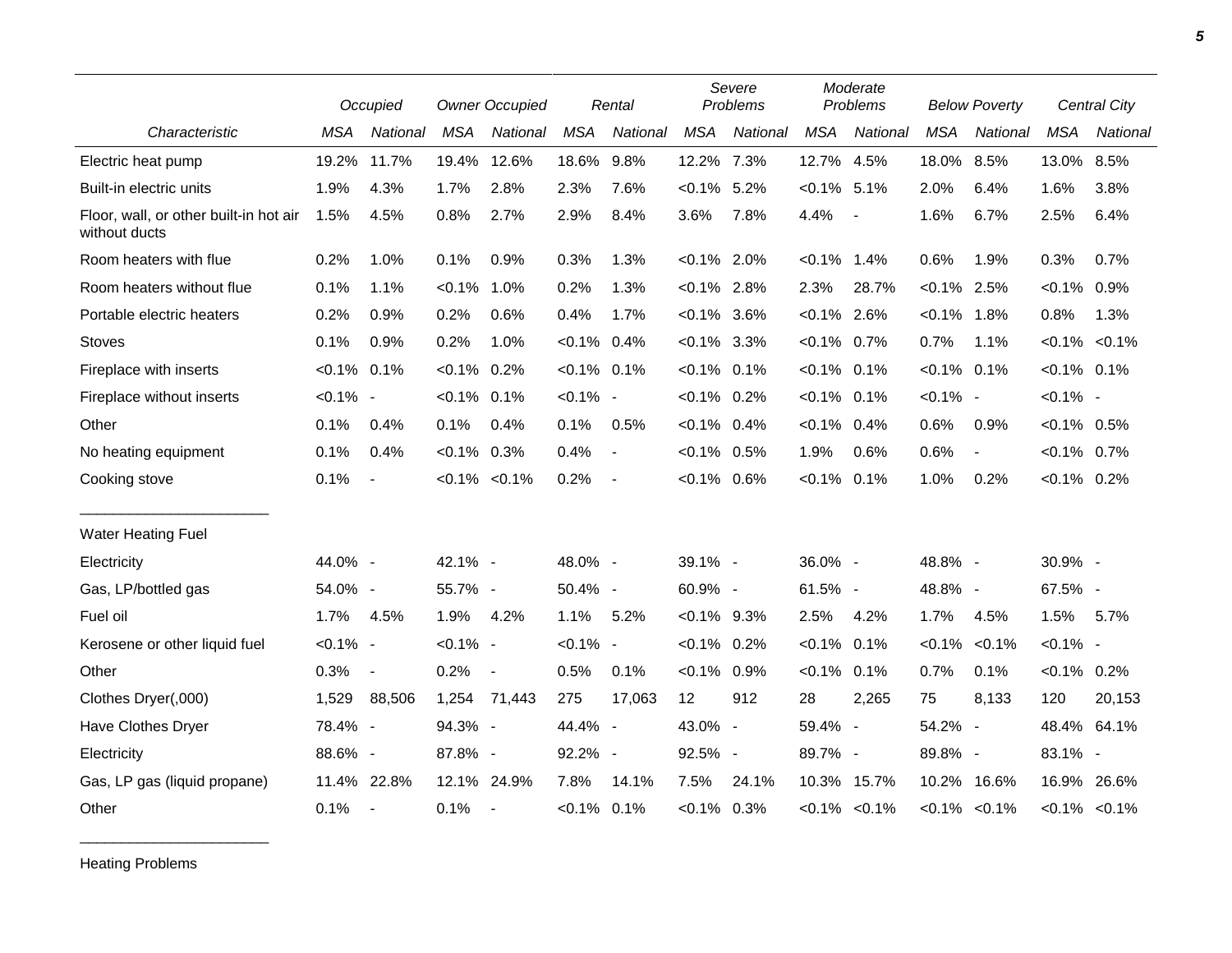|                                                             |                | Occupied                 |                | <b>Owner Occupied</b>    |             | Rental                   |                | Severe<br>Problems       |                | Moderate<br>Problems     |            | <b>Below Poverty</b>     |                | Central City   |
|-------------------------------------------------------------|----------------|--------------------------|----------------|--------------------------|-------------|--------------------------|----------------|--------------------------|----------------|--------------------------|------------|--------------------------|----------------|----------------|
| Characteristic                                              | MSA            | National                 | <b>MSA</b>     | National                 | <b>MSA</b>  | National                 | <b>MSA</b>     | National                 | <b>MSA</b>     | National                 | <b>MSA</b> | National                 | <b>MSA</b>     | National       |
| Uncomfortably cold for 24 hours or 9.4%<br>more last winter |                |                          | 9.3%           |                          | 9.8%        | $\overline{\phantom{a}}$ | 48.4% -        |                          | 13.9%          | 18.9%                    | 14.2% -    |                          | 12.0% 9.5%     |                |
| Heating equipment breakdowns                                | 2.9%           | $\overline{\phantom{a}}$ | 2.5%           | 2.0%                     | 3.7%        | $\overline{\phantom{a}}$ | 43.3%          | 29.6%                    | 6.2%           | 3.5%                     | 4.5%       | $\overline{\phantom{a}}$ | 4.2%           | 3.1%           |
| Other causes                                                | 6.1%           | $\blacksquare$           | 6.6%           |                          | 4.9%        | 7.0%                     | 7.7%           | 11.4%                    | 6.4%           | 13.9%                    | 8.6%       | $\overline{\phantom{a}}$ | 7.5%           | 5.8%           |
| Utility interruption                                        | 2.4%           | $\overline{\phantom{a}}$ | 3.3%           | $\overline{\phantom{a}}$ | 0.6%        | 1.7%                     | 3.9%           | 2.3%                     | 2.1%           | $\overline{\phantom{a}}$ | 1.5%       | 1.9%                     | 0.4%           | 1.3%           |
| Inadequate heating capacity                                 | 1.2%           | $\overline{\phantom{a}}$ | 0.7%           | $\blacksquare$           | 2.1%        | $\overline{\phantom{a}}$ | $< 0.1\%$      | 4.5%                     | 2.4%           | 4.1%                     | 3.1%       | 2.0%                     | 3.9%           | 1.6%           |
| Inadequate insulation                                       | 0.9%           | $\blacksquare$           | 0.6%           | $\overline{\phantom{a}}$ | 1.5%        | $\overline{\phantom{a}}$ | $< 0.1\%$ 2.7% |                          | $< 0.1\%$      | 3.8%                     | $< 0.1\%$  | 2.0%                     | 1.8%           | 1.1%           |
| Cost of heating                                             | 0.9%           | $\overline{\phantom{a}}$ | 1.1%           |                          | 0.5%        | 0.8%                     | 4.1%           | 1.4%                     | $< 0.1\%$      | 2.8%                     | 2.5%       | 1.6%                     | 0.4%           | 1.0%           |
| Other                                                       | 1.6%           | $\overline{\phantom{a}}$ | 1.6%           | 1.1%                     | 1.5%        | 1.9%                     | 4.1%           |                          | 2.2%           | 3.7%                     | 2.8%       | $\overline{\phantom{a}}$ | 3.1%           | 1.3%           |
| SELECTED PHYSICAL<br><b>PROBLEMS</b>                        |                |                          |                |                          |             |                          |                |                          |                |                          |            |                          |                |                |
| Severe Physical Problems(,000)                              | 27             | 1,806                    | 16             | 729                      | 11          | 1,077                    | 27             | 1,806                    |                |                          | 3          | 469                      | $\,$ 5 $\,$    | 755            |
| Severe physical problems                                    | 1.4%           | $\overline{a}$           | 1.2%           | $\overline{\phantom{a}}$ | 1.8%        | 3.1%                     | 100%           | $\overline{\phantom{a}}$ |                |                          | 2.2%       | 3.3%                     | 2.1%           | $\overline{a}$ |
| Plumbing                                                    | 0.8%           | 1.1%                     | 0.6%           | $\overline{\phantom{a}}$ | 1.2%        | 2.0%                     |                | 56.7% 69.7%              |                |                          | 0.7%       | 2.3%                     | 1.2%           | 1.7%           |
| Heating                                                     | 0.6%           | $\overline{\phantom{a}}$ | 0.6%           | 0.2%                     | 0.7%        | $\overline{\phantom{a}}$ | 43.3%          | 25.6%                    |                |                          | 1.5%       | 0.8%                     | 0.9%           | 0.6%           |
| Electric                                                    | $< 0.1\%$ -    |                          | $< 0.1\%$ 0.1% |                          | $< 0.1\%$ - |                          | $< 0.1\%$ 2.7% |                          |                |                          | $< 0.1\%$  | 0.1%                     | $< 0.1\%$ -    |                |
| Hallways                                                    | $< 0.1\%$ 0.0% |                          | $< 0.1\%$      | 0.0%                     | $< 0.1\%$   | $0.0\%$                  | $< 0.1\%$ 0.0% |                          |                |                          | $< 0.1\%$  | 0.0%                     | $< 0.1\%$ 0.0% |                |
| Upkeep                                                      | $< 0.1\%$ 0.1% |                          | $< 0.1\%$ -    |                          | $< 0.1\%$   | 0.2%                     | $< 0.1\%$ 4.3% |                          |                |                          | $< 0.1\%$  | 0.3%                     | $< 0.1\%$ 0.1% |                |
| Moderate Physical Problems(,000)                            | 47             | 3,965                    | 22             | 1,565                    | 25          | 2,401                    | $\mathbf{r}$   |                          | 47             | 3,965                    | 4          | 1,081                    | 14             | 1,549          |
| Moderate physical problems                                  | 2.4%           | 3.6%                     | 1.6%           | 2.1%                     | 4.1%        | 6.9%                     |                |                          | 100%           | $\overline{\phantom{a}}$ | 3.1%       | 7.6%                     | 5.8%           |                |
| Plumbing                                                    | 0.1%           | $\overline{\phantom{a}}$ | 0.2%           |                          | $< 0.1\%$   | 0.3%                     |                |                          | 6.2%           | 4.7%                     | 0.7%       | 0.3%                     | $< 0.1\%$ 0.2% |                |
| Heating                                                     | 0.1%           | 1.0%                     | $< 0.1\%$      | 1.0%                     | 0.2%        | 1.2%                     |                |                          | 2.3%           | 28.7%                    | $< 0.1\%$  | 2.3%                     | $< 0.1\%$ 0.8% |                |
| Upkeep                                                      | 1.1%           | 1.4%                     | 0.3%           | $\blacksquare$           | 2.7%        | 3.7%                     |                |                          | 46.1%          | $\overline{\phantom{a}}$ | 1.1%       | 3.0%                     | 2.5%           | $\blacksquare$ |
| Hallways                                                    | $< 0.1\%$      | 0.0%                     | $< 0.1\%$      | 0.0%                     | $< 0.1\%$   | 0.0%                     |                |                          | $< 0.1\%$ 0.0% |                          | $< 0.1\%$  | 0.0%                     | $< 0.1\%$      | $0.0\%$        |
| Kitchen                                                     | 1.2%           | $\blacksquare$           | 1.1%           | 0.7%                     | 1.3%        | 1.9%                     |                |                          |                | 49.5% 30.4%              | 1.3%       | 2.3%                     | 3.3%           | 1.5%           |

\_\_\_\_\_\_\_\_\_\_\_\_\_\_\_\_\_\_\_\_\_\_\_